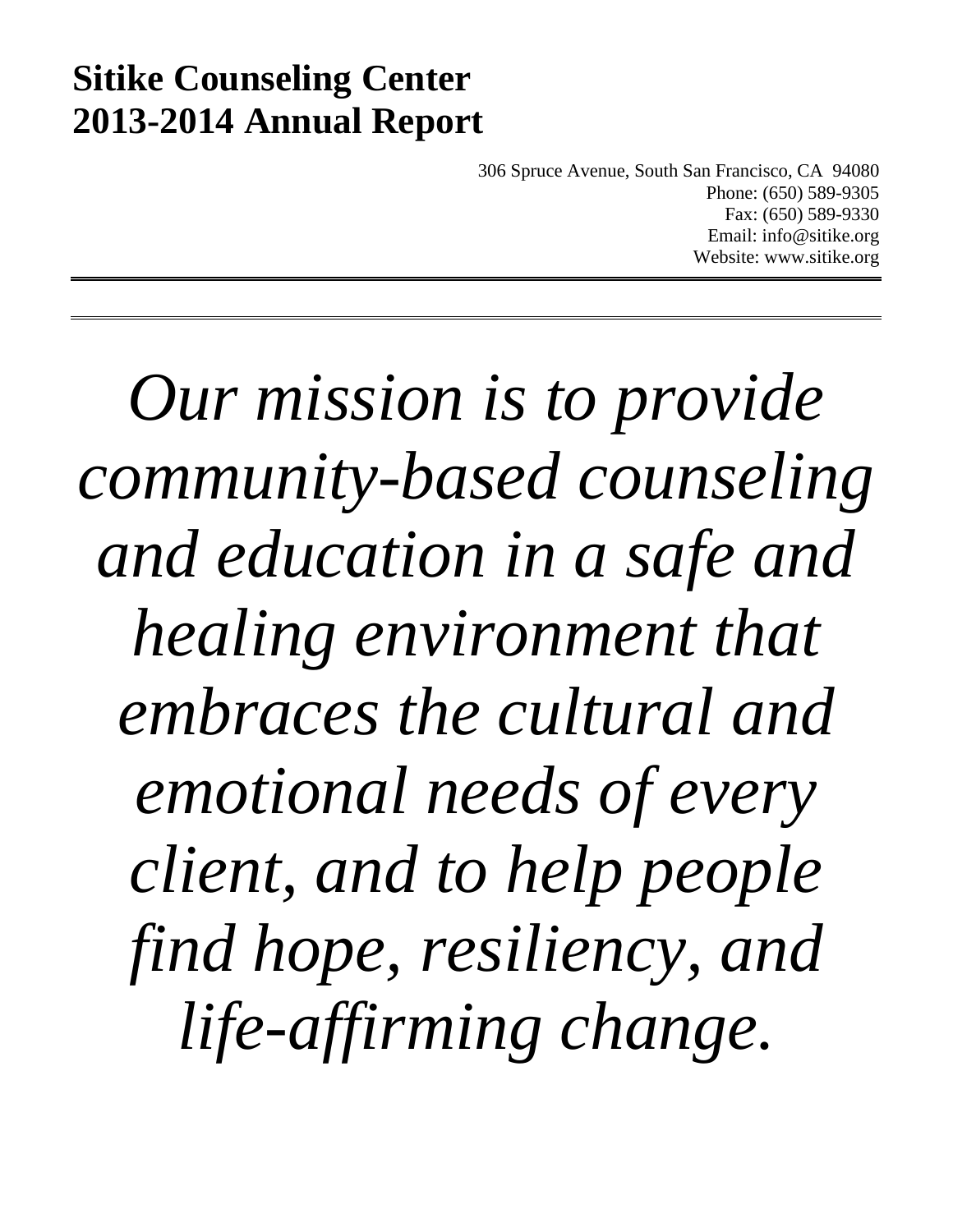| <b>Demographic Summary of All Clients</b> |                                                                                                                                                               |                        |  |
|-------------------------------------------|---------------------------------------------------------------------------------------------------------------------------------------------------------------|------------------------|--|
|                                           |                                                                                                                                                               |                        |  |
| <b>Sex</b>                                | <b>Ethnicity</b>                                                                                                                                              | <b>Residence</b>       |  |
| Age                                       | Asian & Pacific Islander  30%<br><b>Drugs of Choice</b><br>$\textbf{Method} \textbf{Method:} \begin{tabular}{c} \textbf{Method:} \textbf{12}\% \end{tabular}$ | South San Francisco35% |  |

*We value an environment that is:*

- *respectful, empathic, compassionate, dignified and collaborative in its interactions with clients and staff.*
- *appreciative of people's uniqueness, strength, flexibility, and willingness to learn, grow and change.*
- *honest, inclusive and that honors respectful feedback and allows for people to question themselves in order to better serve clients and assist one another in their professional growth.*
- *a learning environment in nature, understanding that people make mistakes. We value the taking of responsibility and the process of growth that comes from this.*

### *Discover Recovery Outpatient Program*

The Discover Recovery Program is a three- to twelve-month outpatient program for adult men and women. Clients attend two to four times per week based on their individual need. The program utilizes the evidence-based work of Lisa M. Najavits, PhD, a Professor of Psychiatry and the author of "Seeking Safety." The curriculum links recovery from substance abuse with recovery from mental and emotional challenges and providing guidance for both.

The program combines informational lectures on addiction and mental and physical health-related issues, psycho education group process, workbook exercises and individual counseling to provide comprehensive treatment. Clients are assessed for additional occupational, housing, literacy and health care needs and are linked to appropriate services.

Clients assessed...................................98 Successful completion.....................55%

| <b>Sex</b> | <b>Ethnicity</b>              | <b>Residence</b>       |
|------------|-------------------------------|------------------------|
|            |                               |                        |
|            | Asian & Pacific Islander  29% |                        |
|            |                               |                        |
| Age        |                               |                        |
|            |                               |                        |
|            |                               |                        |
|            |                               |                        |
|            |                               |                        |
|            |                               | South San Francisco38% |
|            |                               |                        |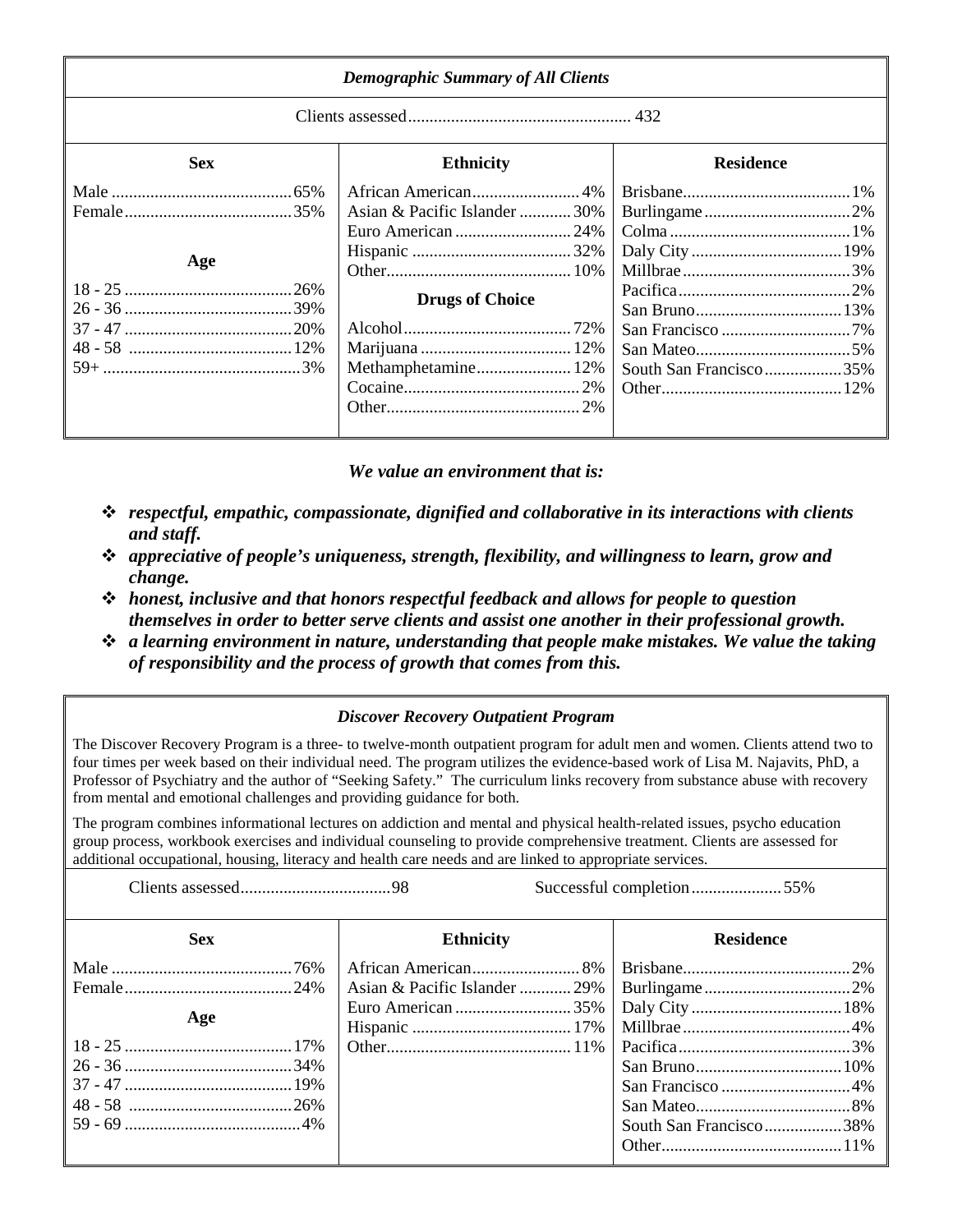## *Women's Intensive Day Treatment Program*

The Women's Intensive Day Treatment Program is a gender-specific structured, three-phase program with individualized, comprehensive, and intensive services. Women attend three to five days per week, four hours per day, for a minimum of three months to a maximum of one year. Transportation to and from the facility and on-site therapeutic day care for the attendees' children (age five and under) are provided, along with one hot nutritionally balanced meal. The program utilizes the evidencebased work of Dr. Stephanie Covington, a clinician, author, organizational consultant, and lecturer who is recognized for her pioneering work in the area of women's trauma and other issues.

The program includes group and individual therapy; case management; 12-step meeting attendance monitoring; women's health education; parenting & child development education; relapse prevention; vocational rehabilitation; anger management; reading, writing, and math classes and General Education Diploma (GED) preparedness.

Clients assessed...................................35 Successful completion.....................56%

Number of women receiving their GED: 3

| <b>Sex</b> | <b>Ethnicity</b> | <b>Residence</b>        |
|------------|------------------|-------------------------|
|            |                  |                         |
|            |                  |                         |
| Age        |                  |                         |
|            |                  |                         |
|            |                  |                         |
|            |                  | South San Francisco 18% |
|            |                  |                         |
|            |                  |                         |

# *Our Vision:*

*diversity, compassion, healing, and growth are encouraged, valued, and celebrated;*

- *the devastating effects of substance abuse, mental illness, and violence are diminished;*
- *relationships, families, and children thrive.*

# *First Offender Drinking Driver Program*

The First Offender Drinking Driver Program provides education and counseling over the course of 3, 6 or 9 months. The goals of the program are to prevent continued driving while under the influence and to intervene in the progressive development of the disease of addiction.

| <b>Sex</b> | <b>Ethnicity</b>              | <b>Residence</b>       |
|------------|-------------------------------|------------------------|
|            |                               |                        |
|            | Asian & Pacific Islander  32% |                        |
|            |                               |                        |
|            |                               |                        |
| Age        |                               |                        |
|            |                               |                        |
|            |                               |                        |
|            |                               |                        |
|            |                               | South San Francisco38% |
|            |                               |                        |
|            |                               |                        |